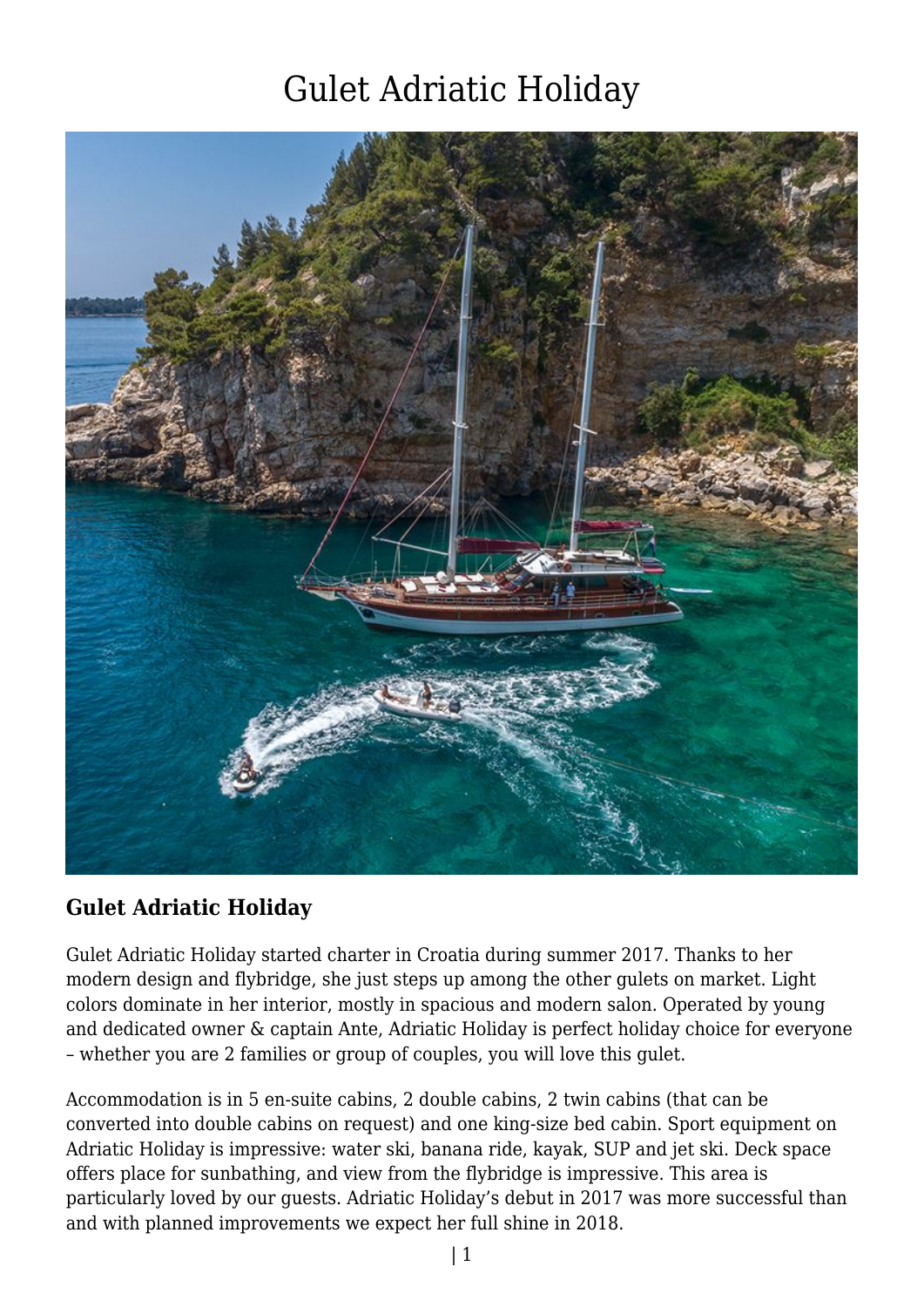### **Charter Rates Include**

- **Accomodation:** maximum number of guests sleeping 10 in 5 cabins
- **Cruising:** 4 hours/day
- **Crew:** Captain, Chef, Deckhand
- **Air Conditioning:** unlimited hours per day
- **Linen:** bed sheets, bathroom and beach towels
- **Snacks:** 5 o'clock tea and snacks, welcome drink on embarkation

#### **Food Options**

- **Half Board (breakfast, lunch):** 350 €/person/week
- **Full Board (breakfast, lunch, dinner)**: 500 €/person/week
- **Children Discounts :** up to 4 years free of charge, from 4-12 years 50% discount

### **Drinks Options**

- **Drinks from Yacht's Bar**: according to bar price list
- **All Inclusive Drinks Package**: 210 €/person/week (domestic non-alcoholic and alcoholic drinks – water, carbonated drinks, juices, wine, beer)
- **All Inclusive Non Alcoholic Drinks**: 100 €/person/week (domestic non-alcoholic drinks, water, carbonated drinks, juices)

Payment Options

We will require a 50 % deposit of the gulet rental to secure your reservation in Croatia, this is payable by bank transfer.

The remaining balance including food monies, is payable 6 weeks before departure by bank transfer or alternatively the full amount may be paid in cash on arrival.

| Guest: 10                          | <b>Gulet Country: Croatia</b>        |
|------------------------------------|--------------------------------------|
| <b>Private Notes:</b>              | <b>Gulet Price:</b> $\epsilon$ 14000 |
| <b>Price List (per week):</b>      |                                      |
| May: $\epsilon$ 14000              | <b>June:</b> $\epsilon$ 16500        |
| <b>July:</b> $\epsilon$ 18000      | August: $\epsilon$ 18000             |
| <b>September:</b> $\epsilon$ 16500 | <b>October:</b> $\epsilon$ 14000     |
| <b>Production Year: 2008</b>       | <b>Class:</b> Luxury                 |
| <b>Length:</b> $27m$               | <b>Beam:</b> $7 \text{ m}$           |
| <b>Cabins:</b> 5                   | Crew: 3                              |
| <b>Engine:</b> Volvo Penta 350 Hp  | <b>Cruising Speed: 9 knots</b>       |
| <b>Base Port:</b> Split - Croatia  | 2                                    |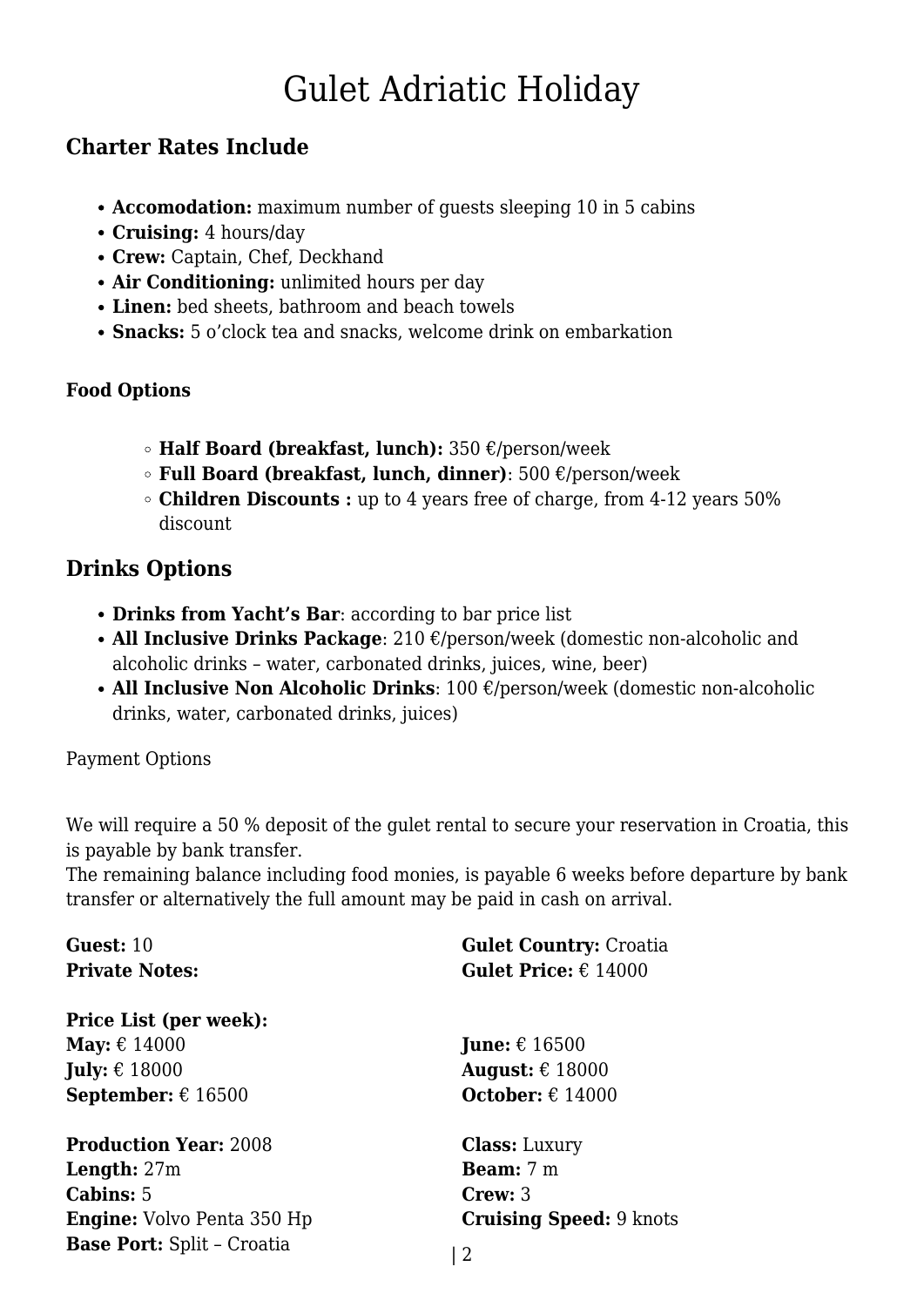

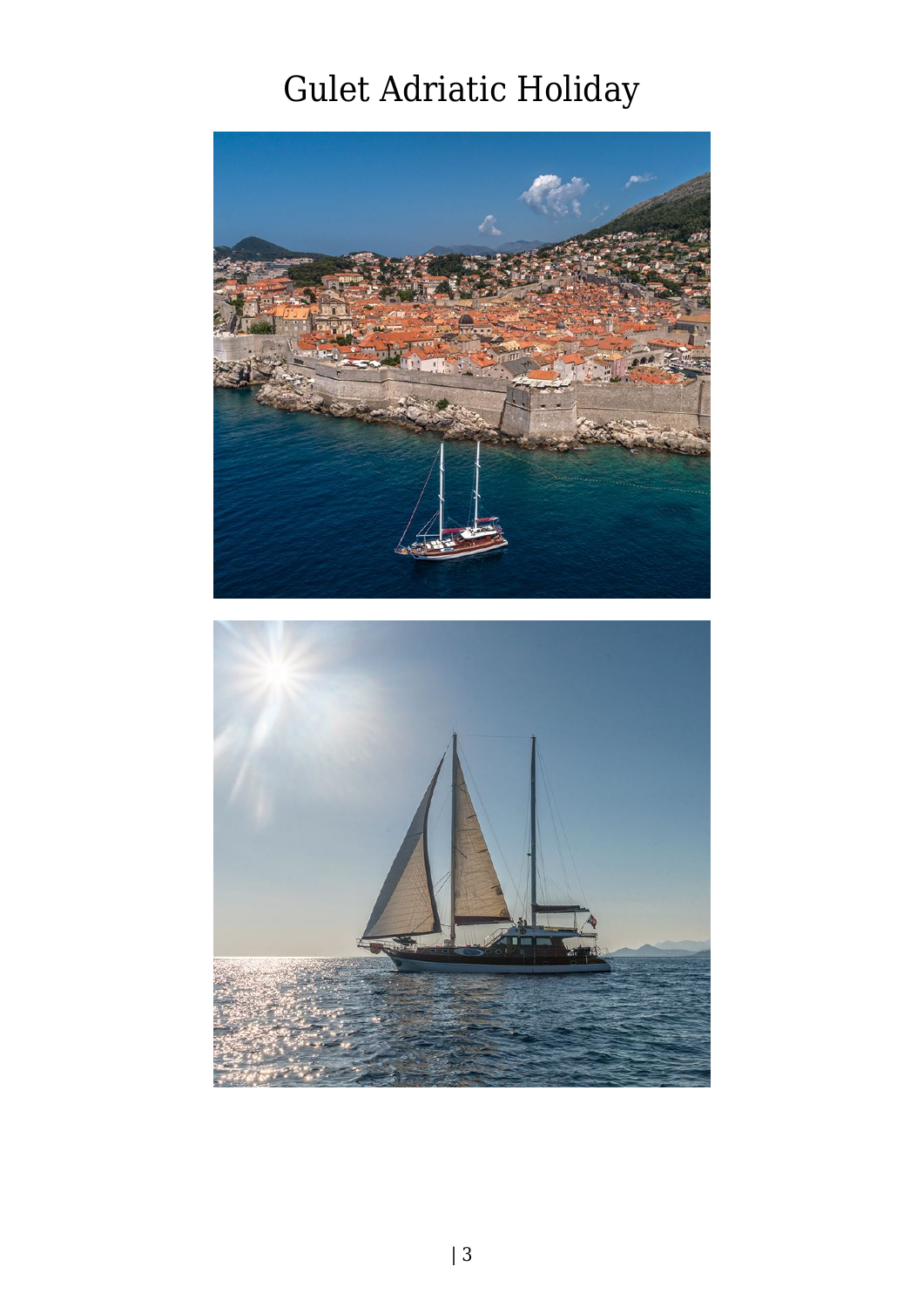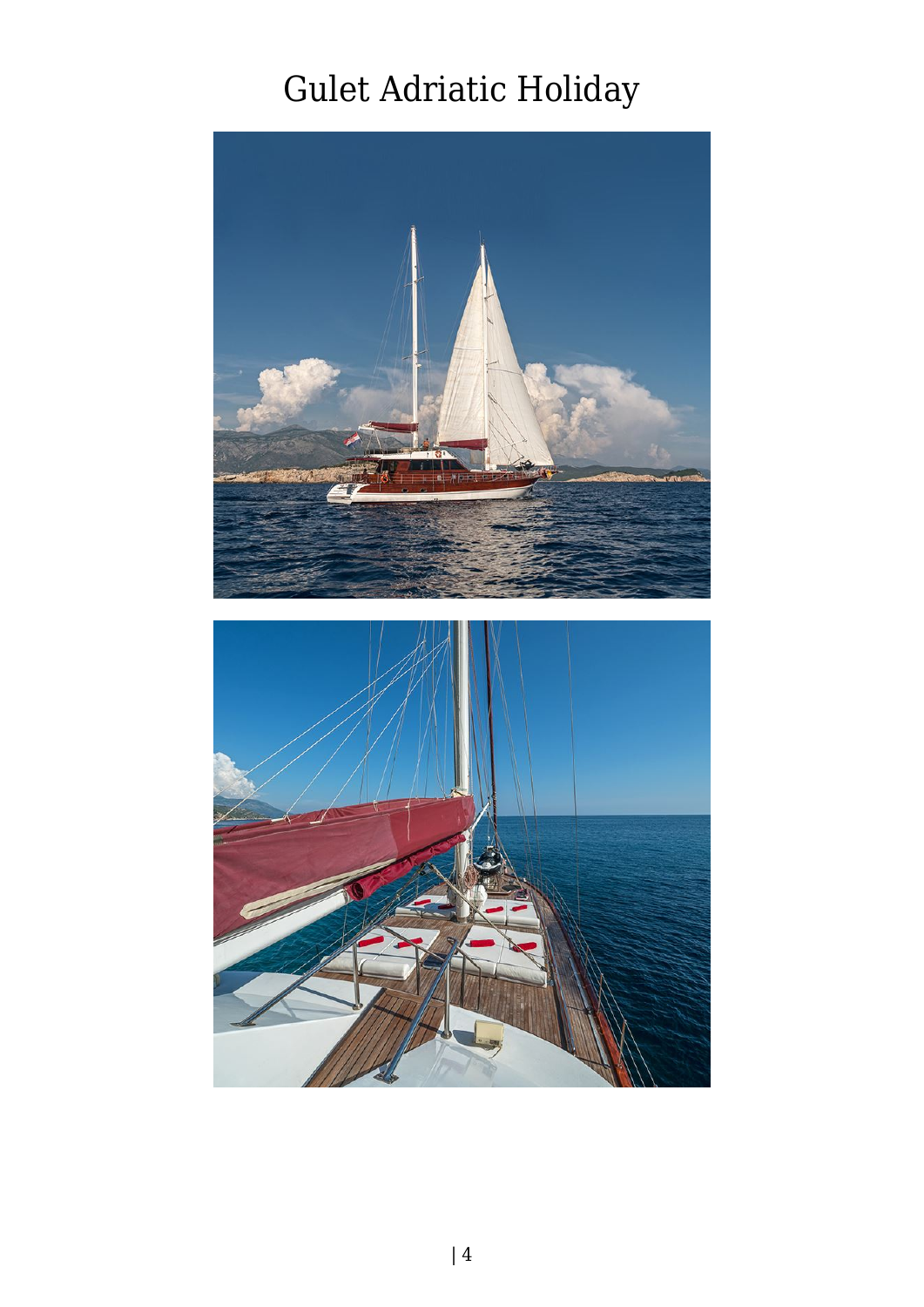